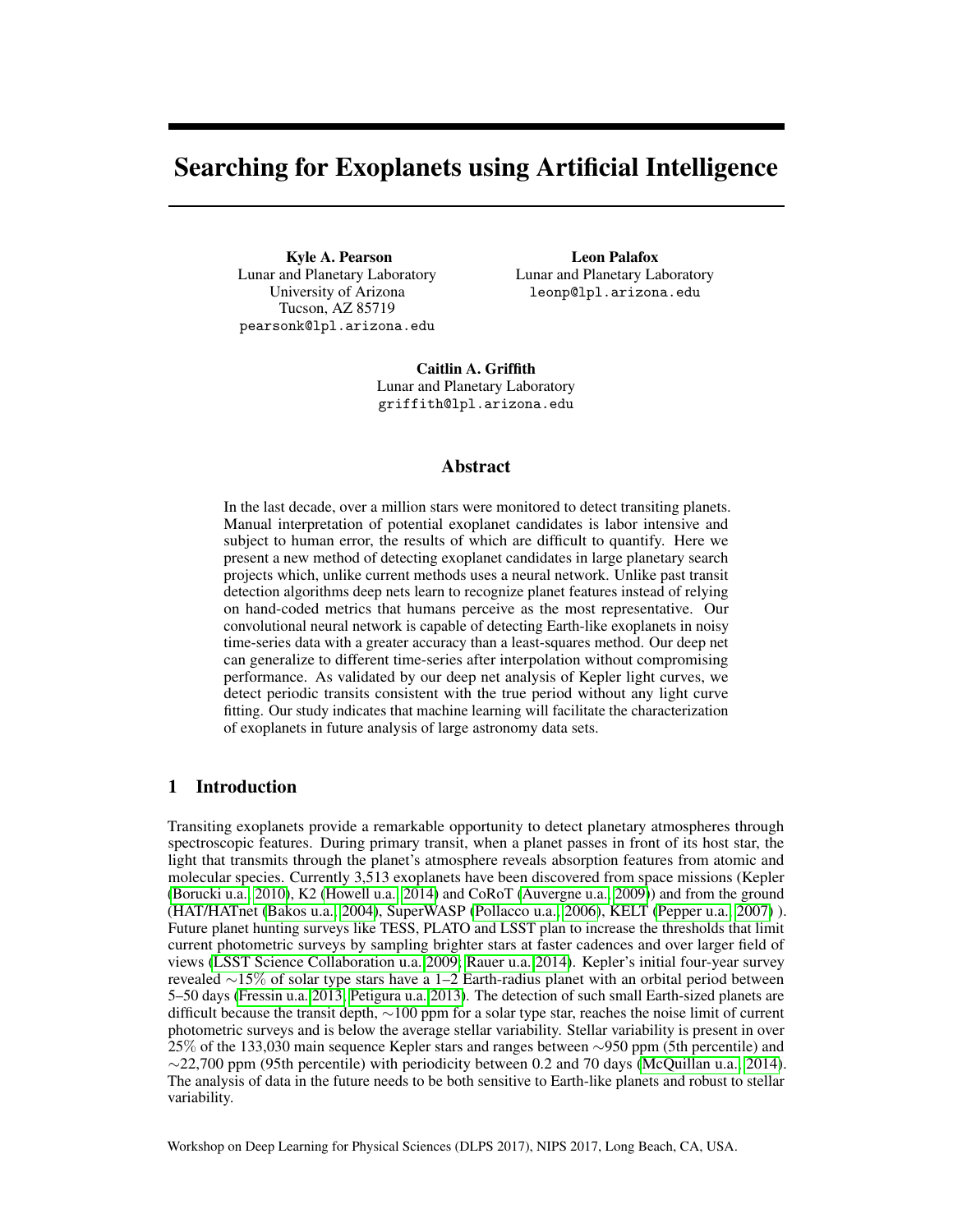Classical techniques to find planets maximize the correlation between data and a simple transit model via a least-squares optimization, grid-search, or matched filter approach [\(Kovács u.a. 2002;](#page-4-8) [Jenkins u.a. 2002;](#page-4-9) [Carpano u.a. 2003;](#page-4-10) [Petigura u.a. 2013\)](#page-4-7). A least-squares optimization aims to minimize the mean-squared error (MSE) between data and a model. Since the transit parameters are unknown a priori, a simplified transit model is constructed with a box function. Least-square optimizers are susceptible to finding local minima when trying to minimize the MSE and, thus, can result in inaccurate transit detections unless the global solution can be found. When individual transit depths are below the scatter, as is the case for Earth-like planets currently, constructively binning the data can increase the signal-to-noise (SNR). Grid-searches utilize binning by performing a brute-force evaluation over different periods, epochs and durations to search for transits either with a Least-squares approach [\(Kovács u.a., 2002\)](#page-4-8); or matched-filter [\(Petigura u.a., 2013\)](#page-4-7). A matched filter approach tries to optimize the signal of a transit by convolving the data with a hand-designed kernel/filter to accentuate the transit features.

The ideal algorithm for detecting planets should be fast, robust to noise and capable of learning and abstracting highly non-linear systems. A neural network trained to recognize planets with simulated data provides the ideal platform. Deep nets are composed of layers of "neurons", each of which are associated with different weights to indicate the importance of one input parameter compared to another. Our neural network is designed to make decisions, such as whether or not an observation detects a planet, based on a set of input parameters that treat, e.g. the shape and depths of a light curve, the noise and systematic error, such as star spots. The discriminative nature of our deep net can only make a qualitative assessment of the candidate signal by indicating the likelihood of finding a transit within a subset of the time series. The advantage of a deep net is that it can be trained to identify very subtle features in large data sets. This learning capability is accomplished by algorithms that optimize the weights in such a way as to minimize the difference between the output of the deep net and the expected value from the training data. Deep nets have the ability to model complex non-linear relationships that may not be derivable analytically. The network does not rely on hand designed metrics to search for planets, instead it will *learn* the optimal features necessary to detect a transit signal from our training data.

This paper summarizes our previous work [\(Pearson u.a., 2017\)](#page-5-3) where we design various deep learning algorithms to recognize planetary transit features from a training data set. Below, we briefly explain the architecture of our deep learning algorithm. Afterwards, we evaluate time series data of known planets in the Kepler mission. Finally, we compare our algorithm to a classical detection method and summarize our findings.

## 2 Training Data and Detection Algorithm

Simulated training data is used to teach our deep net how to predict single planetary transits in noisy photometric data. The simulated data is similar to what we would expect from a real planetary search survey. The training data are computed using the analytic expressions of [Mandel u.a. 2002](#page-4-11) to generate transit light curves. Parameters such as the transit depth and orbital period are varied to produce different light curve shapes for a total of 311040 training samples. Additionally, we add in a quasi-periodic sinusoid that varies in amplitude and frequency reminiscent of instrumental systematics and stellar variability. Each synthetic light curve has a non-transit sample using the same systematic parameters but newly generated noise of the same distribution shape and size. This allows our deep net to differentiate between transit and non-transit signals. The synthetic data are normalized to unit variance and have the mean subtracted off prior to input in the deep net. Various light curves and systematic trends are shown in Figure [1.](#page-2-0) After the deep net is trained, we use the network to assess the likelihood of potential planetary signals in data it has not seen before. The test dataset (933120 samples) consists of the same parameters used in our training data except the range of noise is much larger so that we can estimate its detection sensitivity.

#### 2.1 Convolutional Neural Network

The photometric measurements in a light curve are correlated to one another through time. Convolutional neural networks (CNN 1D; [LeCun u.a.](#page-4-12) [\(1999\)](#page-4-12)) utilize convolutions and down sampling to compute local properties of the data when features are correlated to one another. Planet finding techniques in the past have used convolutions via a matched filter approach however the filters are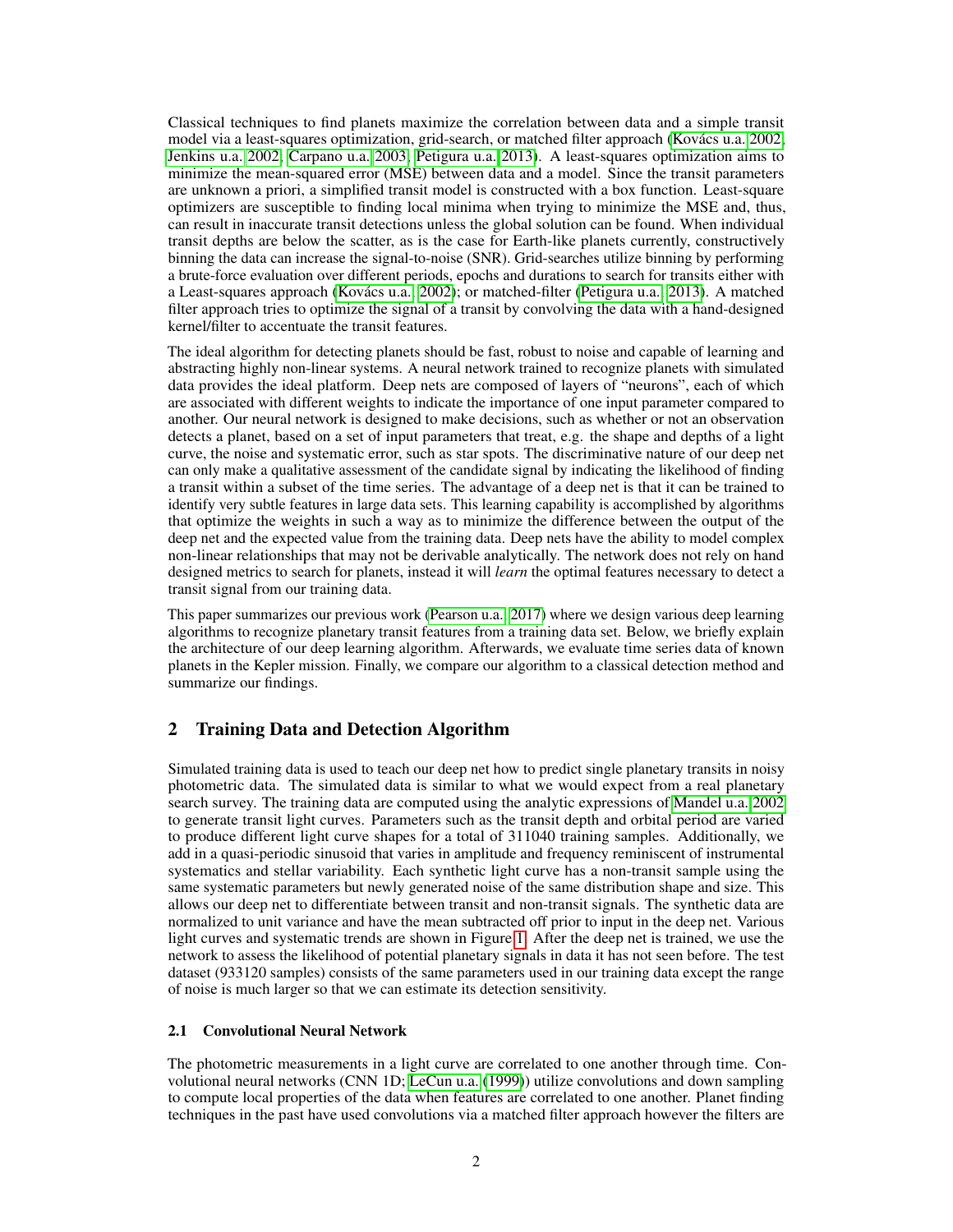

<span id="page-2-0"></span>Figure 1: A random sample of our training data shows the differences between light curves and systematic trends. Each transit was calculated with a 2 minute cadence over a 6 hour window for a total of 180 time-ordered input features and the transit parameters vary based on the grid in Table 1 of [Pearson u.a. 2017.](#page-5-3) The y-axis is relative flux/brightness of the host star and the dip at the center of each light curve corresponds to when the planet passes in front of the star.

hand designed and only one is used. Our CNN 1D uses 4 filters each containing 6 weights that are optimized using the training data. After the data has been convolved with a filter we down sample by averaging every three data points together to reduce the number of features for the next layer. We use an average pooling layer to help reduce the scatter from sources of noise. The average pooling layer mimics binning observational measurements in time. After the input data are convolved and down sampled, we concatenate each light curve and use it as the input to a fully connected network with a layer size of 64,32,8,1. ReLU [\(Hahnloser u.a.](#page-4-13) [\(2000\)](#page-4-13); [Nair u.a.](#page-4-14) [\(2010\)](#page-4-14)) is used as the activation function in every layer of our network except for the last layer which uses a sigmoid function. We initialize the neuron weights following a method in [He u.a.](#page-5-4) [\(2015\)](#page-5-4) found to help networks (e.g. 30 convolutional/fully connected layers) converge and prevent saturation. Optimization of the weights for our deep net is done by minimizing the loss function of our system, the cross-entropy. The weights in each layer are optimized using a backward propagation scheme [\(Werbos, 1974\)](#page-4-15). We employ the use of Nesterov momentum to modify the weight update by predicting the gradient at a new position and correcting the gradient at the current position [\(Nesterov, 1983\)](#page-4-16). We use the common technique of stochastic gradient descent (SGD), whereby we determine the gradient of the loss function using subsets of the training data (here 128 samples) [\(Bottou, 1991\)](#page-4-17). Additionally, when we train, we cycle through all of the training data 30 times but at each epoch the samples in the batches are randomized. We employ the use of dropout with  $25\%$  of our neurons on the first layer of the fully connected network [\(Srivastava u.a., 2014\)](#page-4-18). The neural network relies on a handful of parameters that define the architecture (e.g. the hidden layer size and learning rate) which affect the performance. Tuning of these parameters was accomplished from a grid search where we trained over 1000 different neural works and chose the configuration that yielded the best performance. The optimal parameters are a regularization weight of 0, learning rate of 0.1, momentum of 0.25 and a decay rate of 0.0001. We employ the use of TensorFlow to design our neural network [\(Abadi u.a., 2015\)](#page-5-5). The code for our project is provided online<sup>[1](#page-2-1)</sup>

# 3 Time Series Evaluation

The Kepler exoplanet survey was first launched in 2009 and has acquired over 22 million light curves of transiting exoplanets that range in size from Earth to Jupiter and above. We only use one quarter of the Kepler data without any pre-processing to validate our neural network. Due to constraints

<span id="page-2-1"></span><sup>1</sup> https://github.com/pearsonkyle/Exoplanet-Artificial-Intelligence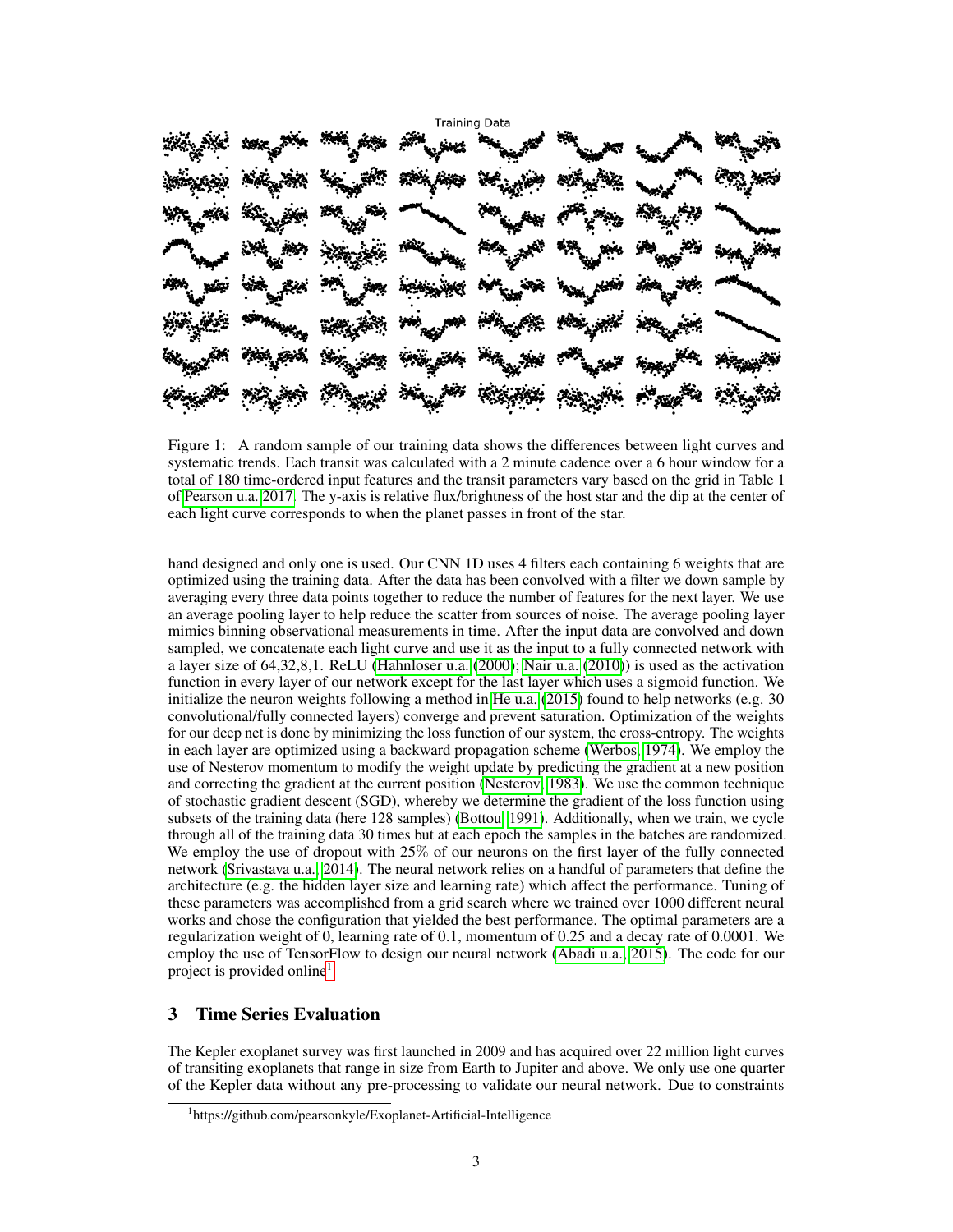

<span id="page-3-0"></span>Figure 2: The color of the data points are mapped to the probability of a transit being present. The red lines indicate the true ephemeris for the planet taken from the NASA Exoplanet Archive. The period labeled "Data" is estimated by finding the average difference between peaks in the probability time plot (bottom left) and is then used to compute the phase folded light curve. This estimated period in most cases is similar to the true period and differs if the planet is in a multi-planet system or has data with strong systematics.

regarding the transit duration within our time series window we limit transits to ∼7–15 hours with an orbital period greater than 90 hours. Detecting individual transit events with our algorithm requires a certain amount of features in-transit to yield an accurate prediction. We chose random targets with an SNR larger than 1.5 and a transit period greater than 90 hours so that we can acquire multiple transit events in a single quarter of Kepler data. Figure [2](#page-3-0) shows the results from a small analysis of Kepler targets. The probability of detecting a transit is mapped to the transparency of the dots in each light curve. From the probability-time plot we can estimate the period of the planet by finding the average difference between peaks. We can recover 99% of the Kepler transits above an SNR of 1.5.

## 4 Conclusion

In the era of "big data" manual interpretation of potential exoplanet candidates is a labor intensive effort and difficult to do with small transit signals (e.g. Earth-sized planets). Exoplanet transits have different shapes, as a result of, e.g. the stellar activity and planet size and orbital period. Thus a simple template does not suffice to capture the subtle details, especially if the signal is below the noise or strong systematics are present. We use an artificial neural network to learn the photometric features of a transiting exoplanet. Deep machine learning is capable of processing millions of light curves in a matter of seconds. The discriminative nature of neural networks can only make a qualitative assessment of the candidate signal by indicating the likelihood of finding a transit within a subset of the time series. We validate our deep nets on light curves from the Kepler mission and detect periodic transits similar to the true period without any model fitting. We find that our CNN 1D algorithm in the worst SNR regime (0.8) was able to achieve an accuracy of ∼60% compared to an accuracy of ∼1% for the classical least-squares algorithm in [Foreman-Mackey u.a. 2015.](#page-5-6) Machine learning techniques provide an artificially intelligent platform that can learn subtle features from large data sets in a more efficient manner than a human. In the future we would like to explore the use of more deep learning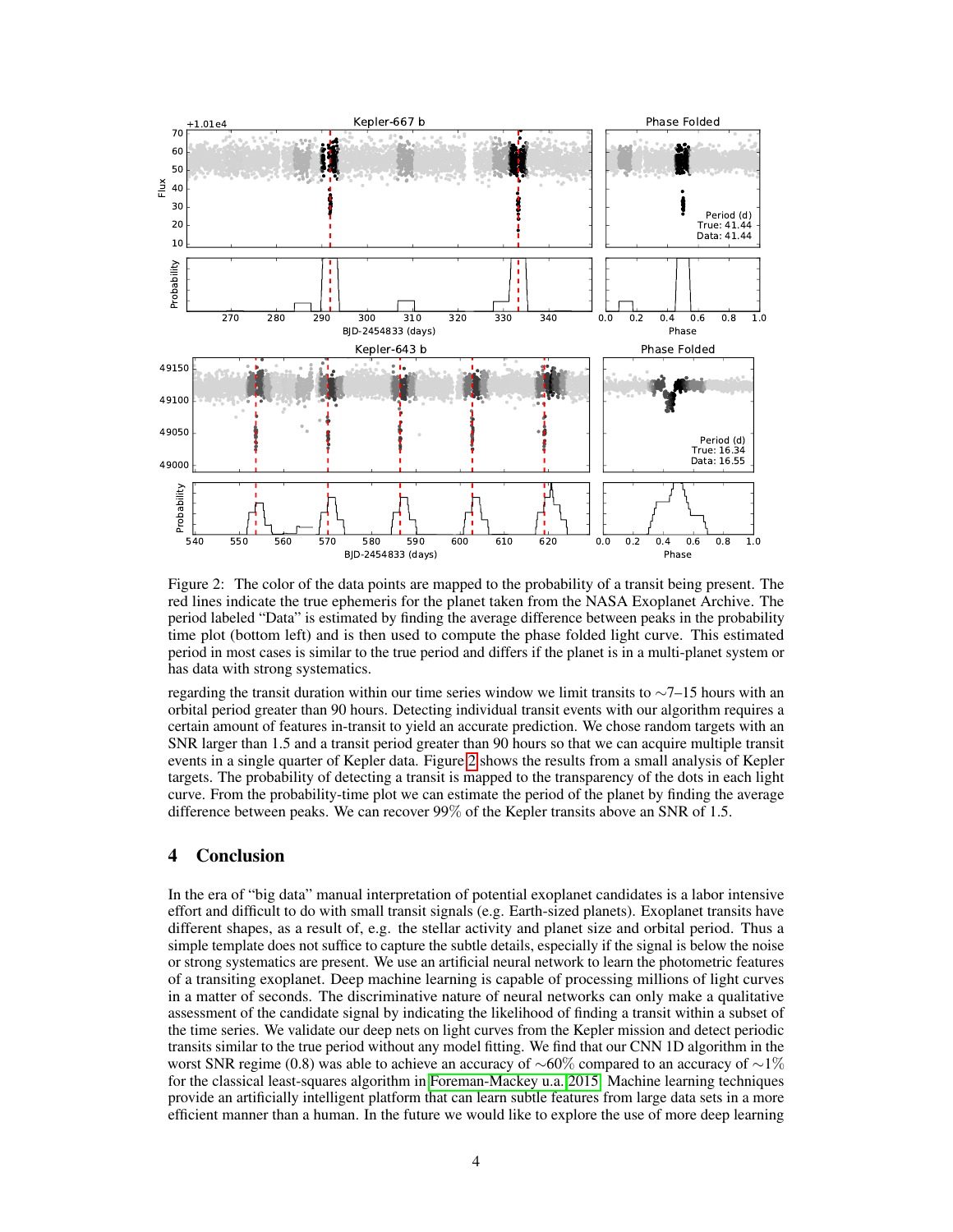techniques (e.g. long short-term memory or PReLU) to increase the detection robustness to noise. Additionally, active research is currently being done in machine learning to optimize the network architecture and have it adapt to specific problems. Adding a pre-processing step has the potential to greatly improve the transit detection performance by removing systematics from the time series (e.g. [Aigrain u.a.](#page-5-7) [\(2017\)](#page-5-7)).

## **References**

### References

- <span id="page-4-15"></span>Werbos, P. J.(1974): *Beyond Regression: New Tools for Prediction and Analysis in the Behavioral Sciences*.
- <span id="page-4-16"></span>Nesterov, Yurii(1983): *A method of solving a convex programming problem with convergence rate O (1/k2)*In: Soviet Mathematics Doklady, 2: 372–376.
- <span id="page-4-17"></span>Bottou, Léon(1991): *Stochastic Gradient Learning in Neural Networks*In: Proceedings of Neuro-Nîmes 91.
- <span id="page-4-12"></span>LeCun, Y. / Haffner, P. / Bottou, L. / Bengio, Y.(1999): *Object Recognition with Gradient-Based Learning*In: Feature Grouping.
- <span id="page-4-13"></span>Hahnloser, Richard H. R. / Sarpeshkar, Rahul / Mahowald, Misha A. / Douglas, Rodney J. / Seung, H. Sebastian(2000): *Digital selection and analogue amplification coexist in a cortex-inspired silicon circuit*947 EP -.
- <span id="page-4-8"></span>Kovács, G. / Zucker, S. / Mazeh, T.(2002): *A box-fitting algorithm in the search for periodic transits*369-377.
- <span id="page-4-11"></span>Mandel, K. / Agol, E.(2002): *Analytic Light Curves for Planetary Transit Searches*L171-L175.
- <span id="page-4-9"></span>Jenkins, J. M. / Caldwell, D. A. / Borucki, W. J.(2002): *Some Tests to Establish Confidence in Planets Discovered by Transit Photometry*495-507.
- <span id="page-4-10"></span>Carpano, S. / Aigrain, S. / Favata, F.(2003): *Detecting planetary transits in the presence of stellar variability. Optimal filtering and the use of colour information*743-753.
- <span id="page-4-2"></span>Bakos, G. / Noyes, R. W. / Kovács, G. / Stanek, K. Z. / Sasselov, D. D. / Domsa, I.(2004): *Wide-Field Millimagnitude Photometry with the HAT: A Tool for Extrasolar Planet Detection*266-277.
- <span id="page-4-3"></span>Pollacco, D. L. u.a.(2006): *The WASP Project and the SuperWASP Cameras*1407-1418.
- <span id="page-4-4"></span>Pepper, J. u.a.(2007): *The Kilodegree Extremely Little Telescope (KELT): A Small Robotic Telescope for Large-Area Synoptic Surveys*923-935.
- <span id="page-4-5"></span>LSST Science Collaboration u.a.(2009): *LSST Science Book, Version 2.0*.
- <span id="page-4-1"></span>Auvergne, M. u.a.(2009): *The CoRoT satellite in flight: description and performance*411-424.
- <span id="page-4-0"></span>Borucki, W. J. u.a.(2010): *Kepler Planet-Detection Mission: Introduction and First Results*977.
- <span id="page-4-14"></span>Nair, Vinod / Hinton, Geoffrey E.(2010): *Rectified Linear Units Improve Restricted Boltzmann Machines*In: Proceedings of the 27th International Conference on Machine Learning (ICML-10)807-814.
- <span id="page-4-7"></span>Petigura, E. A. / Marcy, G. W. / Howard, A. W.(2013): *A Plateau in the Planet Population below Twice the Size of Earth*69.

<span id="page-4-6"></span>Fressin, F. u.a.(2013): *The False Positive Rate of Kepler and the Occurrence of Planets*81.

<span id="page-4-18"></span>Srivastava, Nitish / Hinton, Geoffrey / Krizhevsky, Alex / Sutskever, Ilya / Salakhutdinov, Ruslan(2014): *Dropout: A Simple Way to Prevent Neural Networks from Overfitting*1929-1958.